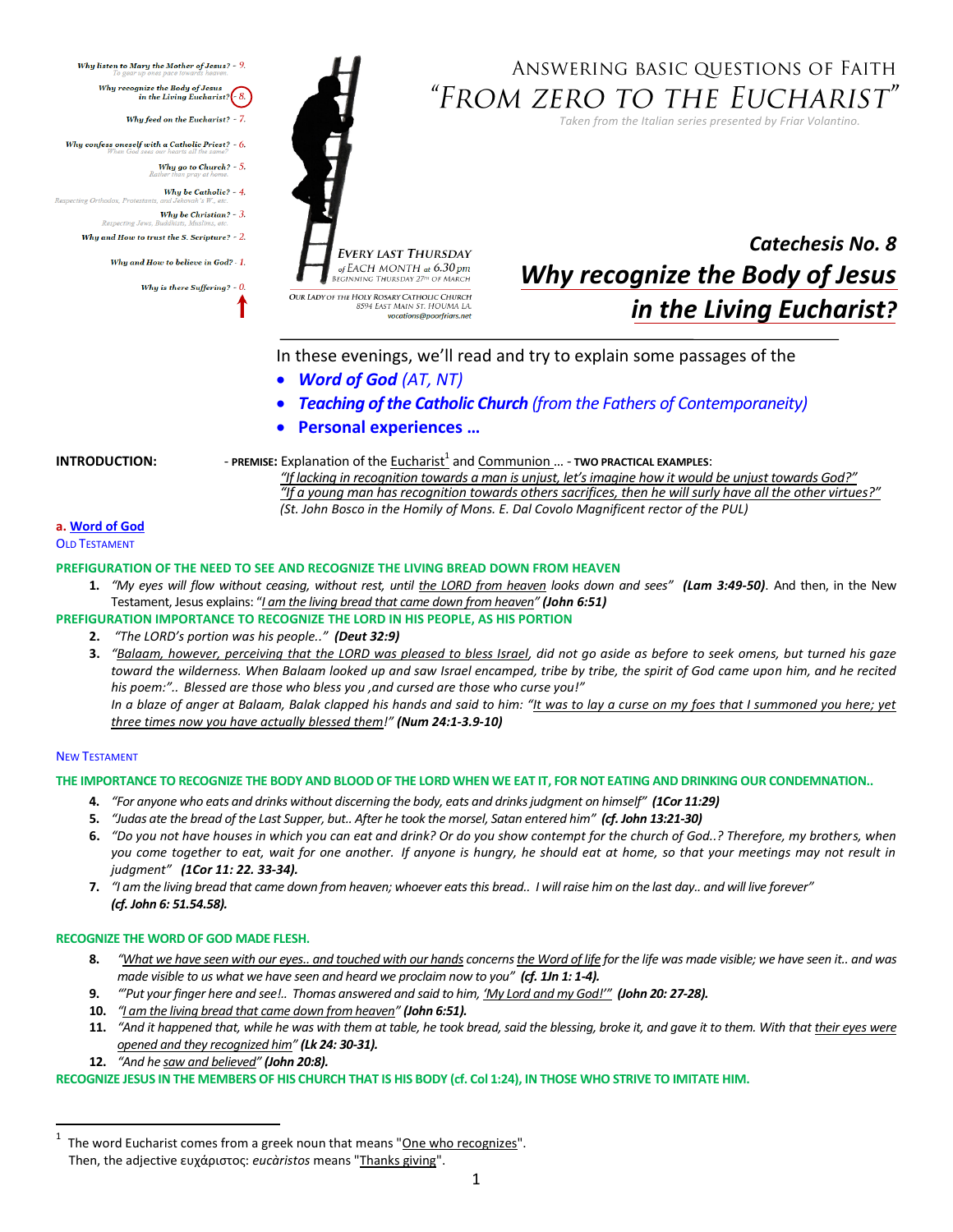- **13.** *"Then the righteous will answer him and say, 'Lord, when did we see you hungry and feed you, or thirsty and give you drink? When did we see you a stranger and welcome you, or naked and clothe you? When did we see you ill or in prison, and visit you?'And the king will say to them in reply, 'Amen, I say to you, whatever you did for one of these least brothers of mine, you did for me.'" (Matt 25:37-40) (cf Matt 25:31-47).*
- **14.** *"He fell to the ground and heard a voice saying to him, "Saul, Saul, why are you persecuting me?" He said, "Who are you, sir?" The reply came, "I am Jesus, whom you are persecuting"" (Acts 9:4-5) (cf 22:7-8; 26: 14-15).*
- **15.** *"So Ananias went and entered the house; laying his hands on him, he said, "Saul, my brother, the Lord has sent me, Jesus who appeared to you on the way by which you came, that you may regain your sight and be filled with the holy Spirit". Immediately things like scales fell from his eyes and he regained his sight..." (Acts 9:17-18)*
- **16.** *"Whoever listens to you listens to me. Whoever rejects you rejects me. And whoever rejects me rejects the one who sent me" (Lk 10: 16).*
- **17.** *"Be thankful!" (Col 3,15)*
- **18.** *"Everyone who acknowledges me before others I will acknowledge before my heavenly Father" (Matt 10:32)*

#### **b. [Teaching of the Catholic Church](#page-0-0)**

## PATRISTIC AGE

**ONE NEEDS TO RECOGNIZE THE BODY AND BLOOD OF JESUS THROUGH FAITH IN THE TEACHING OF THE CHURCH AND SHOWING IT WITH THE FACTS**

- 19. SAINT JUSTIN (Martyr, beginning 2<sup>nd</sup> cen. † 164)*: "No one may share the Eucharist with us unless he believes that what we teach is true, unless he is washed in the regenerating waters of baptism for the remission of his sins, and unless he lives in accordance with the principles given us by Christ."* (JUSTIN, Off. Of Read., 3 rd Sun. of Easter).
- **20. SAINT AMBROSE OF MILAN** (Bishop, 339 † 397)*: "Who can give greater witness than one who "acknowledges that the Lord Jesus has come in the flesh" (1John 4:2) if not the one who keeps the commandments of the Gospel? Instead one who hears but does not act, denies Christ! Even if he acknowledges him by his words, he denies him by his deeds.. The true witness is the one who bears witness to the precepts of the Lord Jesus and supports that witness by deeds."* ( cf. AMBROSE OF MILAN, Off. of Read., 9 October ).

### **RECOGNIZE THE BODY OF CHRIST IN THE MEMBERS OF THE CHURCCH THAT IS HIS BODY (CF. Col 1:24), THAT IS IN THOSE WHO STRIVE TO IMITATE HIM.**

- **21. ST. IGNATIUS OF ANTIOCH** (Bishop and Martyr, † 107)*: "I am God's wheat and shall be ground by the teeth of the beasts so that I may become Christ's pure bread. Pray to Christ for me that the animals will be the means of making me a host for God"* (IGNATIUS OF ANTIOCH, Letter to the Romans, Off. of Read., 17<sup>th</sup> of October; Chap. 4, 1-2; 6, 1 - 8, 3; Funk, 1, 217-223 ).
- **22. SAINT PATRICK**, (Bishop 385 † 461)*: "I will give thanks to my God without ever getting tired, because he preserved me in faithfulness on the day of test, so that today I may offer my life as a living host to Christ my God, who saved me from all my cares."* (PATRICK, Confessions, Chap. 14-16; PL 53, 808-809 ).
- **23. ST. AUGUSTINE OF HIPPO** (Bishop, 354 † 430)*: "The One who said: "Every time you have done this to one of the least of my brothers you have done it to me" (Matt 25:40), calls the true believer the least of his brethren, that is a copy of himself. Indeed Christ is formed in him who receives Christ's mold. who clings to him in true spiritual love. By imitating him he become, as far as is possible to his condition, what Christ is. Saint John says: "He who remains in Christ should walk as he did"* (cf. AUGUSTINE OF HIPPO, Off. of Read., Thur. 5 th week O.T.).
- **24. ST. COLUMBAN**, (Abbot 525 † 615)*: "So let us not seek God as one who dwells at a distance from us, for we have him present with us. He dwells in us as the soul in the body, if only we are sound members of his, if we are dead to sin and immune from the corruption of a perverse will. Then he will truly dwell in us, the one who said: I will dwell in them and walk among them. (cf. Lev 26:12)."* (COLUMBAN, Off. of Read., Thurs.  $7<sup>th</sup>$  week of O.T. ).

## **MIDDLE AGES**

**THE IMPORTANCE OF RECOGNIZING THE LORD'S BODY & BLOOD WHEN FEEDING ON IT, SO TO AVOID EATING & DRINKING ONE'S OWN CONDEMNATION**

- **25. ST. BERNARD DI CLAIRVAUX** (Abbot, 1090 † 1153)*: "Men now believe because they see with their own eyes, and because God's testimony has become fully credible."* (BERNARD, Off. of Read., 29<sup>th</sup> of December )( cf. Eucharistic Miracles, etc...).
- **26. ST. FRANCIS OF ASSISI** (1182 † 1226): *"Those who eat the Body of Jesus unworthily, without making a distinction from other food, will eat and drink their own condemnation!"* (FRANCISCAN FONTS, 189).
- **27. ST. FRANCIS OF ASSISI** (1182 † 1226): *"All those being sanctified by the words of the Lord and seeing that the sacrament on the altar in the hands of the priest under the species of bread and wine yet do not believe that it is truly the most holy body and blood of our Lord Jesus Christ according to the spirit and divinity, are condemned because the Most High himself who gives witness of it says: "This is my body and my blood of the new covenant [that will be shed on behalf of many], and: "Those who eat my flesh and drink by blood, have eternal life."* (FRANCISCAN FONTS, 142).

## MODERN AGE

## **RECEIVING THE SACRAMENT OF THE EUCHARIST WORTHILY**

**28. ST. FRANCIS OF PAOLA** (1416 - † 1507): *"Beloved brothers, you must clean your conscience at least once a week, so that this Divine*  Sacrament (of Holy Communion) does not become a condemnation for you." (FRANCIS OF PAOLA, 2<sup>nd</sup> rule, chap. 2 No. 11).

## **IN THE EUCHARIST, THE BODY AND BLOOD OF JESUS ARE NOT SYMBOLS BUT REALITY**

**29. COUNCIL OF TRENT** (1545-1563): *"If anyone denies that in the sacrament of the most Holy Eucharist are contained truly, really and substantially the body and blood together with the soul and divinity of our Lord Jesus Christ, and consequently the whole Christ,.. but says that He is in it only as in a sign, or figure or force, let him be anathema".* (COUNCIL OF TRENT, 13<sup>TH</sup> Session, Can. 1).